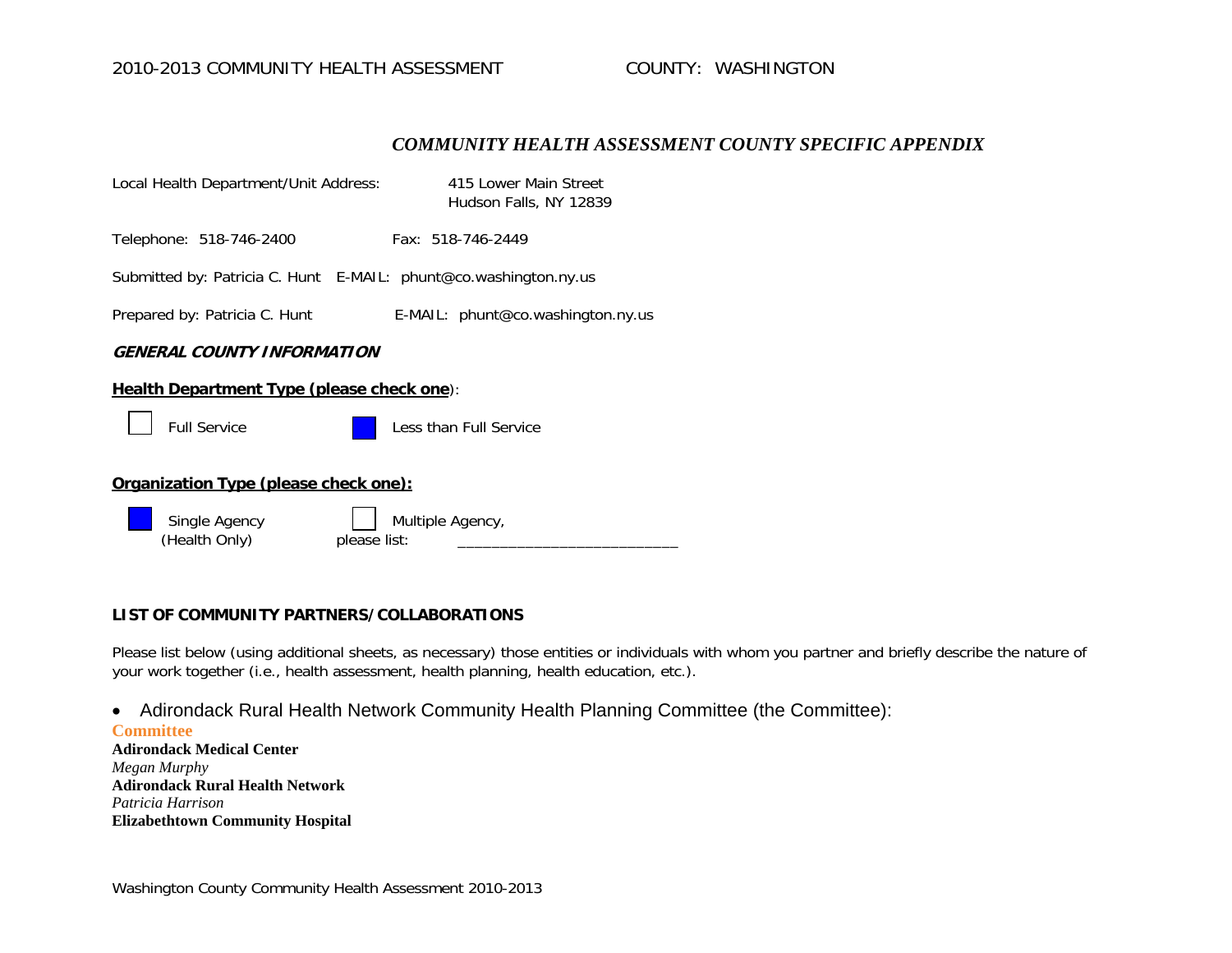# 2010-2013 COMMUNITY HEALTH ASSESSMENT COUNTY: WASHINGTON

*Kerry Haley & Bonnie Bigelow*  **Essex County Public Health**  *Kathryn Abernethy, Kathy Daggett & Jessica Darney Buehler*  **Fulton County Public Health**  *Denise Frederick & Christina Akey*  **Glens Falls Hospital**  *Colleen Florio* **Greater Adirondack Perinatal Network School Beat Healthy Heart Program**  *Cathy LaMay*  **Hamilton County Public Health Nursing Service**  *Karen Levison* **Hudson Mohawk Area Health Education Center** *Lottie Jameson* **Moses-Ludington Hospital**  *Barbara Wright*  **Nathan Littauer Hospital and Nursing Home**  *Susan Kiernan*  **Saratoga Hospital**  *Dot Jones*  **Saratoga County Public Health Nursing Service**  *Terry Stortz*  **Warren County Health Services**  *Patricia Auer & Dan Durkee* **Washington County Public Health**  *Patty Hunt & Marie Capezzuti*  **Adirondack Rural Health Network Staf Gail Danforth,** *Education Consultant*  **Phyllis Morreale,** *Project Consultant*  **Penny Ruhm,** *Program Coordinator*  **Vicky Wheaton-Saraceni,** *Director* 

**Consultants** 

**Holmes & Associates,** Saranac Lake, New York **Strategy Solutions, Inc.,** Erie, Pennsylvania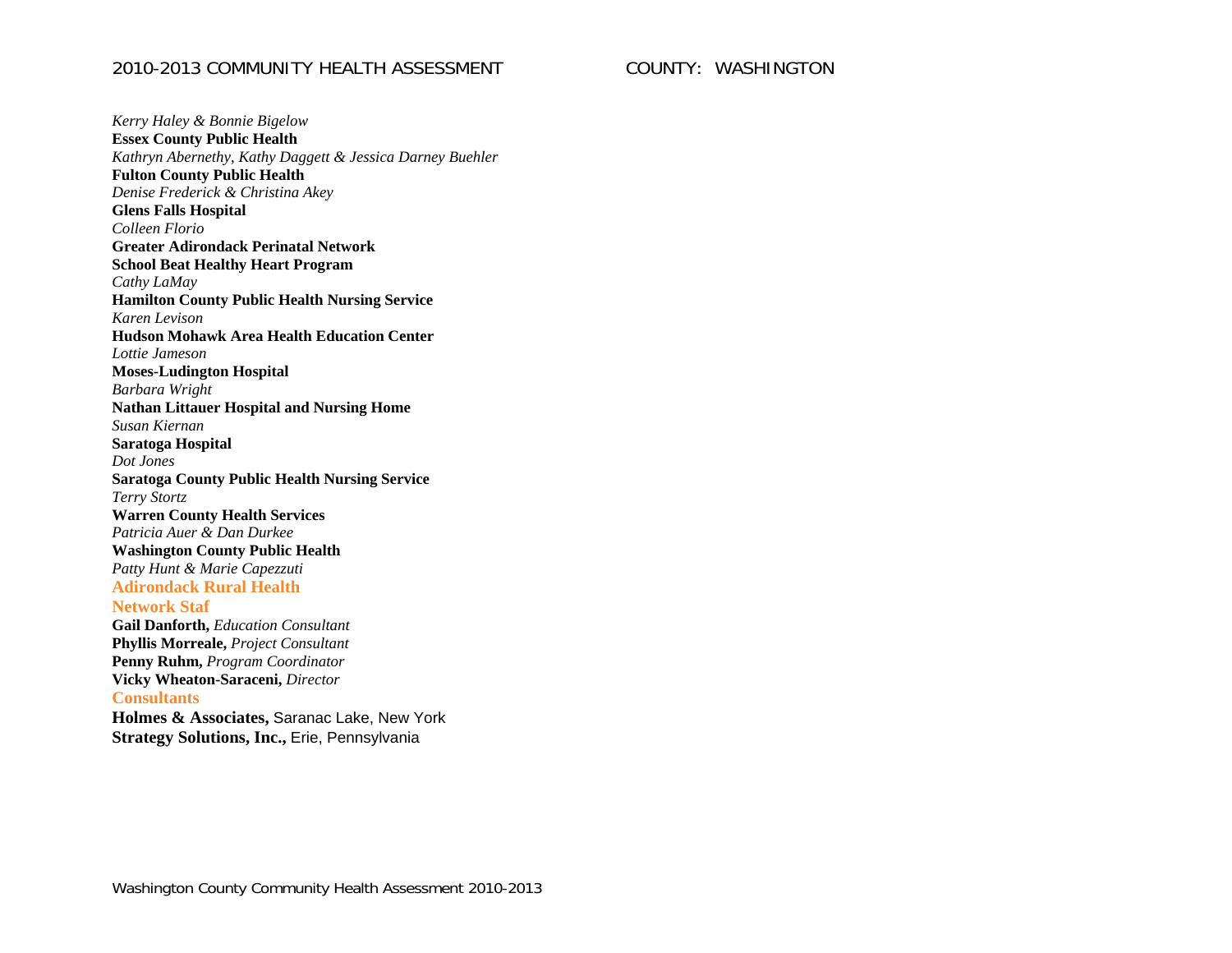*This project was made possible by the generous support of our financial contributors.* 

**Financial Contributors Adirondack Medical Center Adirondack Rural Health Network Elizabethtown Community Hospital Essex County Health Department Fulton County Public Health Glens Falls Hospital Greater Adirondack Perinatal Network Hamilton County Public Health Nursing Service Hudson Mohawk Area Health Education Center Moses-Ludington Hospital Nathan Littauer Hospital and Nursing Home Saratoga County Public Health Nursing Service Saratoga Hospital School Beat Healthy Heart Program Sexual Trauma and Recovery Services The Glens Falls Foundation Warren County Health Services Washington County Public Health** 

This planning committee consists of a group of dedicated professionals who bring their sense of community health strengths and needs with them. This was a collaborative group who have been working since the last community health assessment process on ongoing assessment , evaluation and planning processes on a regional basis while still retaining local oversight of individual county communities data and unique individual needs. This was truly a rewarding experience for those involved from Washington County where individual territories were relaxed and the good of the community on a large scale was made priority. We truly were able to accomplish so much more together as a collaborative partnership than we could as distinct individuals. As a participant Washington County gained a greater sense of the entire regional community, its needs, strengths and weaknesses, which will be reflected in the regional community assessment, document, "Building a Healthy Community". This document serves as the Washington County community health assessment as well as a resource to inform planning and strategic planning for the next five years and fully integrates the The Prevention Agenda Toward the Healthiest State released in 2008 by the New York State Commissioner of Health Richard F. Daines, M.D.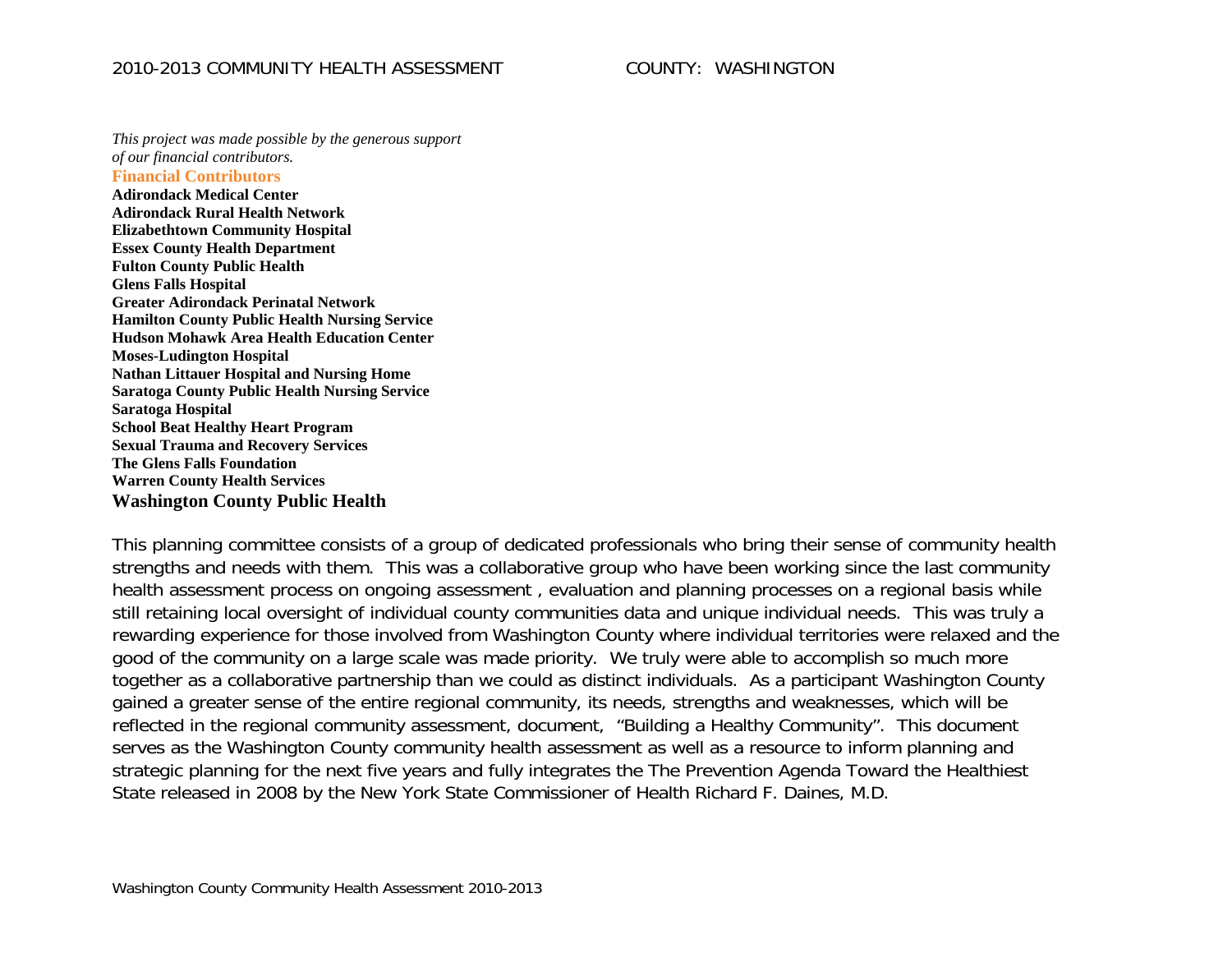The Committee convened regular meetings from August 2008 through August 2009 to strategically plan and execute the components of the regional plan.

The Committee developed and approved the study parameters; designed the data analysis methodology; trained and mobilized focus group facilitators; designed a regional report format that includes sections for regional and individual county conclusions; researched and determined format for placement of tables, charts and graphs; and developed a priority setting criteria matrix. The six hospitals assembled a subcommittee that convened monthly to discuss and design templates for its Community Services Plans. Together, the Community Health Assessment and the hospital Community Service Plan will help to identify overlaps and gaps in coverage within the ARHN area. This partnership also solidifies the synergistic relationship between key collaborators to work together:

• Identifying priority needs

- Planning for and evaluating new and expanded programs focused on priority needs
- Cataloguing existing health-related activities within the region
- Providing constituents with information on community health needs
- Providing needs assessment data for grant funding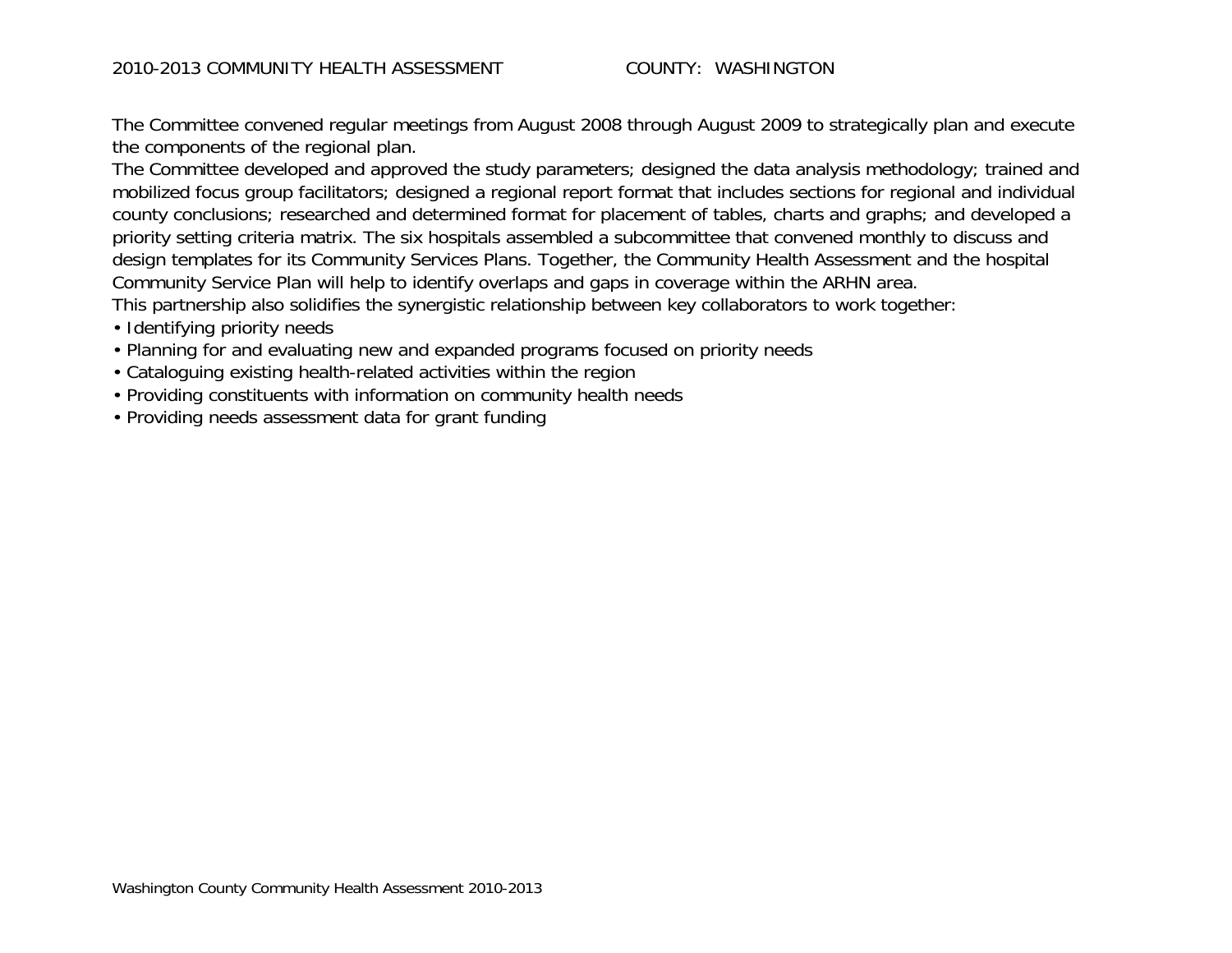#### **INTRODUCTION:**

The Washington County Public Health Nursing Service Community Health Assessment is presented to its residents, partners, stakeholders and community organizations as a document for reference and information on the health status and priority health issues of Washington County. This document is a summation data review, community focus groups, public perceptions and observations, and a survey conducted by telephone on a random sample of 300 residents throughout the county.

Washington County Public Health Service has had the distinct pleasure and opportunity of participating in an ongoing regional community health assessment and community planning committee, The Adirondack Rural health Network Community Health Planning Committee. Together with our partners and contractors we have been able to bring together the expertise and resources needed to carry out a ongoing, comprehensive community health assessment process. The culmination of which is a document of which we are extremely proud it is a functional document that incorporates the needs of the local community as well as the unique needs of the individual counties.

Building a Healthy Community: Healthy Assessment and Community Service Plan is a project of the Adirondack Rural Health Network funded by state and county government, foundations, hospitals, community based organizations and rural health network grant funding from the New York State Department of Health. We acknowledge the expertise of Strategy Solutions, Inc. and Holmes & Associates in assisting in conducting the study. We appreciate the support of the many groups and agencies that responded to our call for data.

Together with community stakeholders, the ARHN has developed and implemented a sophisticated process of community health assessment and planning for the defined region. The first ARHN regional community health assessment report was released five years ago, in September 2004. Subsequent to the report's release, the Adirondack Rural Health Network Community Health Planning Committee (the Committee) has continued to meet on a regular basis. Together, they exchange information, plan new initiatives, and develop strategies to produce an ever-current picture of the health care landscape that can be used by stakeholders throughout the region.

The planning for the Adirondack Rural Health Network (ARHN) Community Health Assessment and Community Service Plan 2009 began in August 2008 and was completed in August 2009. The process was guided by the Committee, a collaborative team including county public health professionals, hospital and community agency leadership. The Committee was supported by the work of the ARHN staff and Strategy Solutions and Holmes & Associates as research consultants.

This study was designed around the Prevention Agenda Toward the Healthiest State rationale that was released in 2008, by New York State Health Commissioner, Richard F. Daines, M.D., in this document Dr. Daines states "The Prevention Agenda is a call to action to local health departments, health care providers, health plans, schools, employers and businesses to collaborate at the community level to improve the health status of New Yorkers through increased emphasis on prevention."

The Prevention Agenda identifies ten priorities for improving the health of all New Yorkers and asks communities to work together to address them: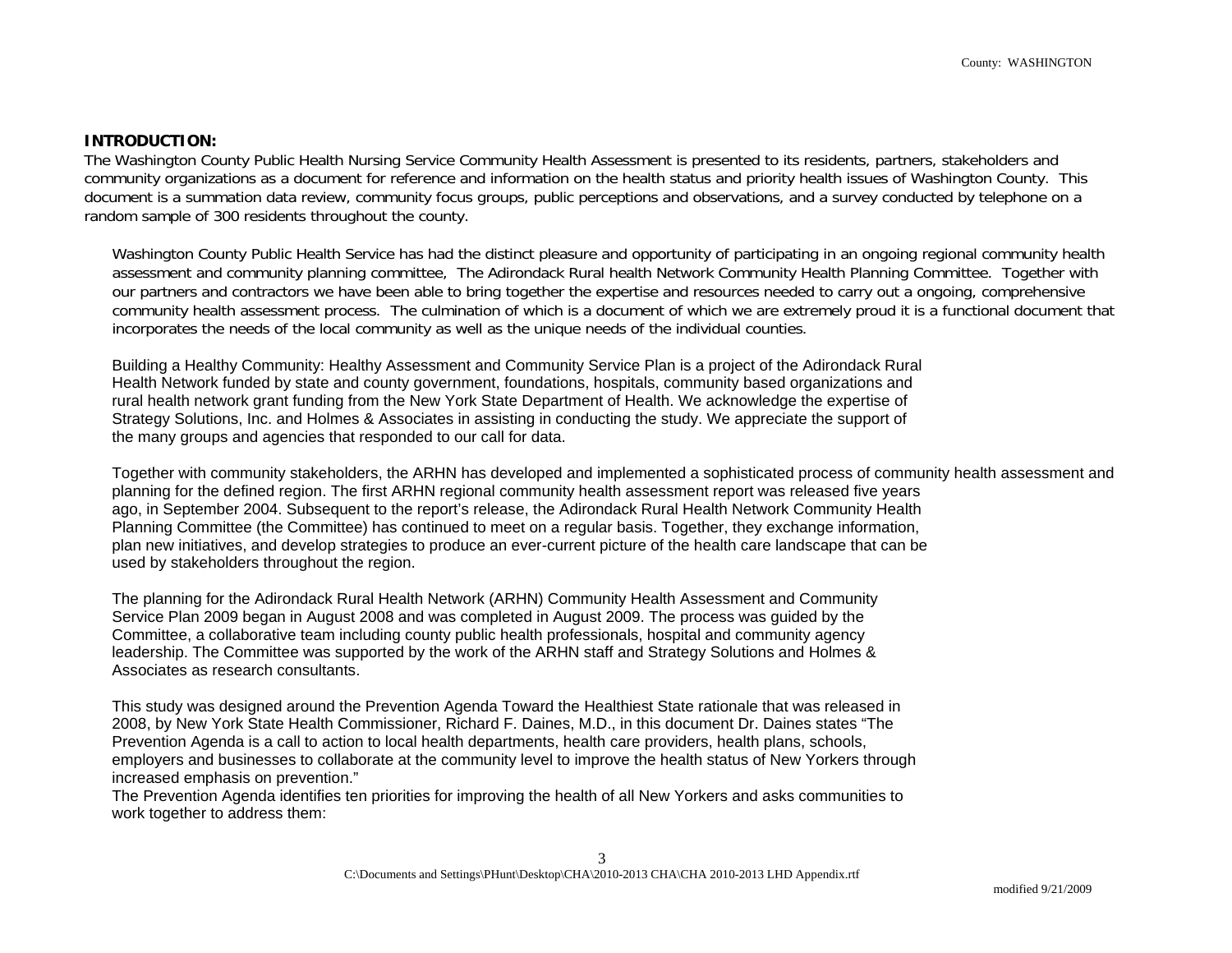- Access to Quality Health Care
- Chronic Disease
- Community Preparedness
- Healthy Environment
- Healthy Mothers, Healthy Babies, Healthy Children
- Infectious Disease
- Mental Health and Substance Abuse
- Physical Activity and Nutrition
- Tobacco Use
- Unintentional Injury

The ARHN Community Health Assessment and Community Service Plan 2009 is intended to be a tool toward reaching the Prevention Agenda goals

# **Methodology**

In response to this statewide call to action, the partners in the ARHN region came together in 2008 to evaluate their past efforts and continue to improve their community health assessment and intervention planning process. In 2009, the Committee was re-energized with the increased involvement of representatives from each of the hospitals in the ARHN area. Their active participation allowed the Committee to expand its research and analysis to include hospital utilization data. The hospitals' involvement also resulted in an enhanced priority setting process that addressed both the needs of the county public health departments and their required Community Health Assessment (CHA) documents, as well as the needs of the hospitals and their required Community Service Plans.

The data collection, analysis and reporting process was managed by the ARHN staff and supported through the efforts of Strategy Solutions and Holmes & Associates. From August 2008 through August 2009 members of the Committee convened fourteen times to provide guidance on the components of the six-county study.

The data collection and analysis included six key components:

- The New York State Department of Health conducted an extensive Behavioral Risk Factor Surveillance Survey (BRFSS) in 2008. The BRFSS was conducted by telephone surveys and collected information on health risk behaviors, preventive health practices, and health care access primarily related to chronic disease and injury. The data is used throughout the study.
- The 2004/07 ARHN Household Telephone Survey Data
- County, region and state disease incidence, and Healthy People 2010 goals
- New York State Prevention Quality Indicator data (PQI)
- Hospital utilization data from the Statewide Planning and Research Cooperative System (SPARCS)
- Input regarding barriers to health and ideas/priorities to improve the health of the community gathered from 286 individuals and agency representatives through 24 qualitative focus groups.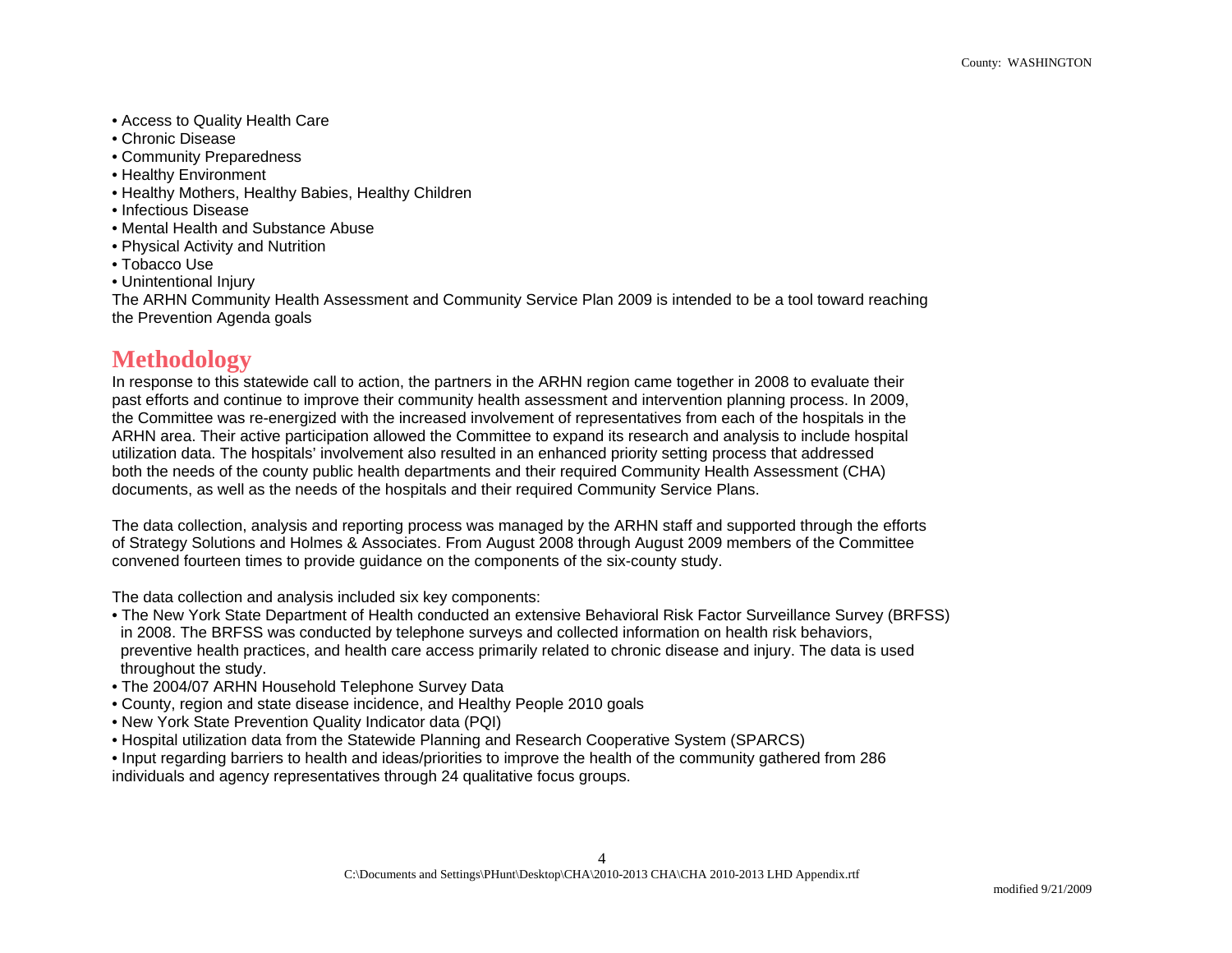All public health agencies in the United States are charged with and guided by three **Core Functions** or responsibilities to its citizens:

- 1.) Assessing the status of the public's health in the communities they are responsible for;
- 2.) Developing policies and programs to address the public health needs and;
- 3.) Assuring that their needs are met.

The three **Core Functions** guide the **Public Health Systems** as to what each organization should be doing; the 10 Essential Public Health Services describe how the system should perform them. The **10 Essential Public Health Services** are as follows:

-

- Monitor health status to identify community health problems.
- Diagnose and investigate health problems and health hazards in the community.
- Inform, educate, end empower people about health issues.
- Mobilize community partnerships to identify and solve health problems.
- Develop policies and plans that support individual and community health efforts.
- Assure a competent public health and personal care workforce.
- Evaluate the effectiveness, accessibility and quality of personal and population-based health services.
- Research new insights and innovative solutions to health problems.

To assure that this charge is met, Public Health Law (PHL) Article 6 requires the local health department (LHD) to prepare and distribute a health assessment of its community every six years with biennial updates (MPHSP). The New York State Department of Health (NYSDOH) has developed planning and evaluation documents, the Municipal Public Health Services Plan (MPHSP), and the Annual Performance Report. The health department is also required to complete an Annual Agency Evaluation, inclusive of all Agency programs, that is presented to the Washington County Board of Supervisors.

The completion of this comprehensive Regional Community Health Assessment provides Washington County Public Health Service with a charted course for the next four years. Needs have been identified and prioritized using all the Public Health tools currently available. Therefore, this document presents the best effort to identify and strategically plan for the health needs of our communities in the near future. The expected outcome of the Community Health Assessment is to enable the local health department to continue to work collaboratively with the agencies involved in identifying these health needs, to make appropriate decisions in the provision of services and programs, provide education and wellness programs, and to make a significant difference in the health of the residents of this county that will improve their quality of life and reduce health care costs.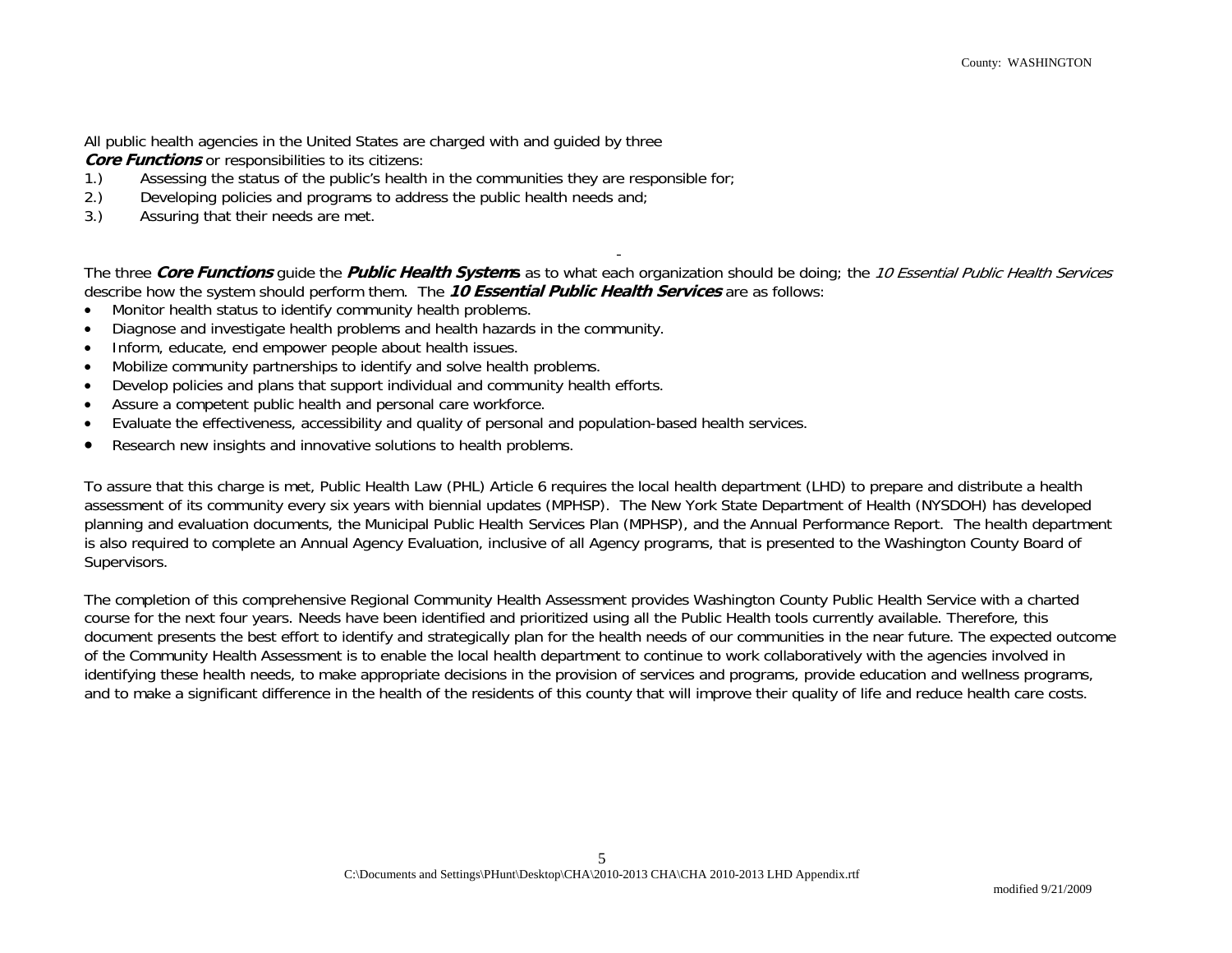# **SECTION ONE—POPULATIONS AT RISK**

## **Demographic & Health Status Information**

Washington County is located in rural Northeastern New York State approximately 50 miles north of the Albany Metropolitan area. It lies between the eastern bank of the Hudson River and the western border of Vermont. Washington County boundaries include Vermont to the east, Essex County to the north, Warren County to the northwest, Saratoga County to the southwest and Rensselaer County to the south. Washington County has a land area of 835 square miles, is 82 miles long (north to south) and varies from 14-26 miles wide. It is a recreational and rural area comprised of 17 townships and 9 villages. The largest township is Kingsbury with a population of 11,171; the smallest town is Putnam with a population of 645. The county is very rural in character with 41% of its 61,042 people living in areas or towns of less that 2500 people. Seven of the 17 townships have populations less than 2500. Over 42.7% of the workforce commutes outside of the county for employment.

|  |  | 2000 Population by Town (Census 2000) * please note 2000 statistics more recent breakouts unavailable are present. |  |
|--|--|--------------------------------------------------------------------------------------------------------------------|--|
|--|--|--------------------------------------------------------------------------------------------------------------------|--|

| <b>TOWN</b>        | <u>NUMBER</u> |
|--------------------|---------------|
|                    |               |
| Argyle             | 3688          |
| Cambridge          | 2152          |
| Dresden            | 677           |
| Easton             | 2259          |
| Fort Ann           | 6417          |
| Fort Edward        | 5892          |
| Granville          | 6456          |
| Greenwich          | 4896          |
| Hampton            | 871           |
| Hartford           | 2279          |
| Hebron             | 1773          |
| Jackson            | 1718          |
| Kingsbury          | 11,171        |
| Putnam             | 645           |
| Salem              | 2702          |
| <b>White Creek</b> | 3411          |
| Whitehall          | 4035          |
|                    | 61,042        |

Washington County is classified as 55% wetland, 32% agricultural and the remaining 13% as industrial and residential. Washington County consists of a scenic patchwork of fields and forests. There are many historic sites and farmlands, which contribute to the character and quality of life.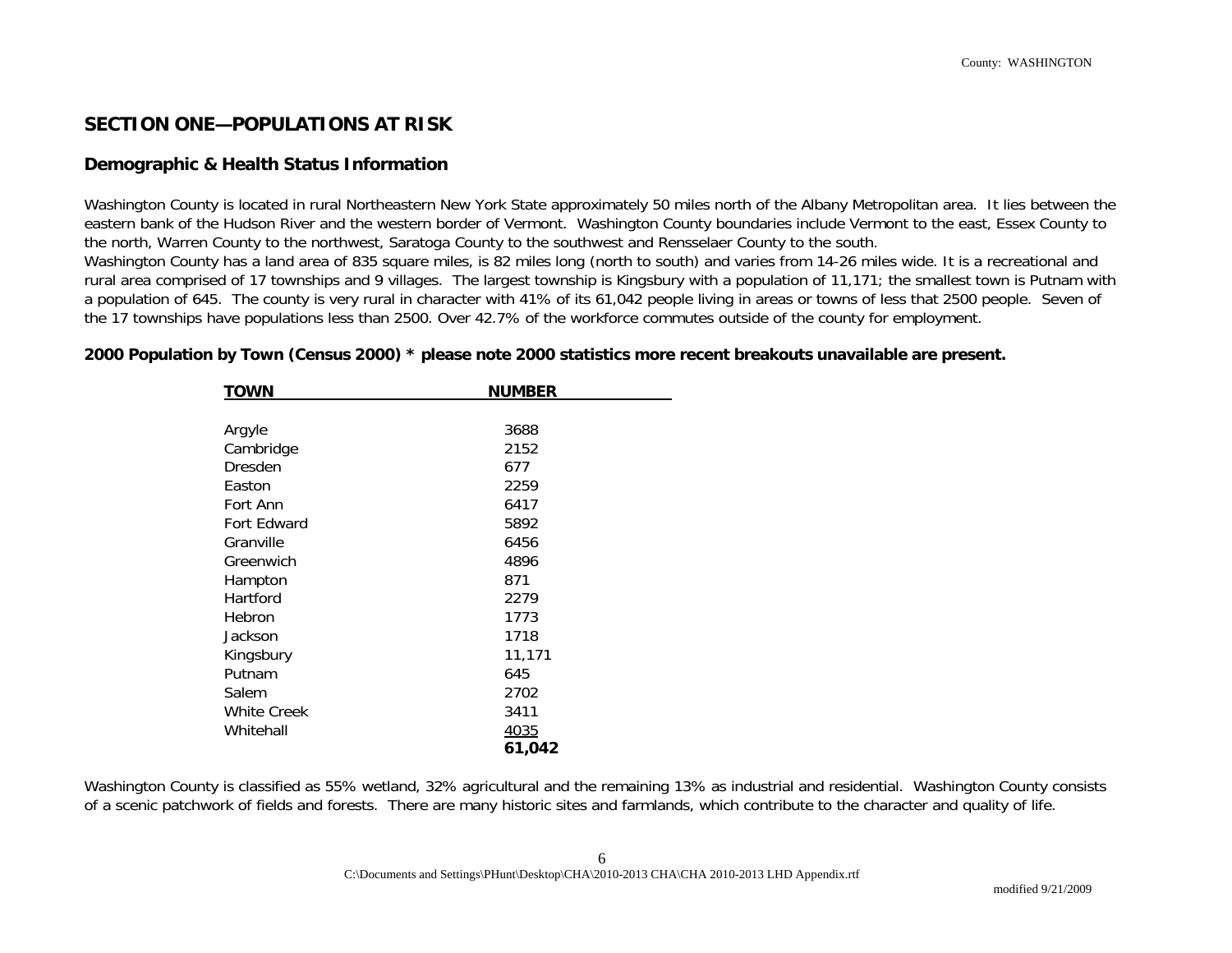

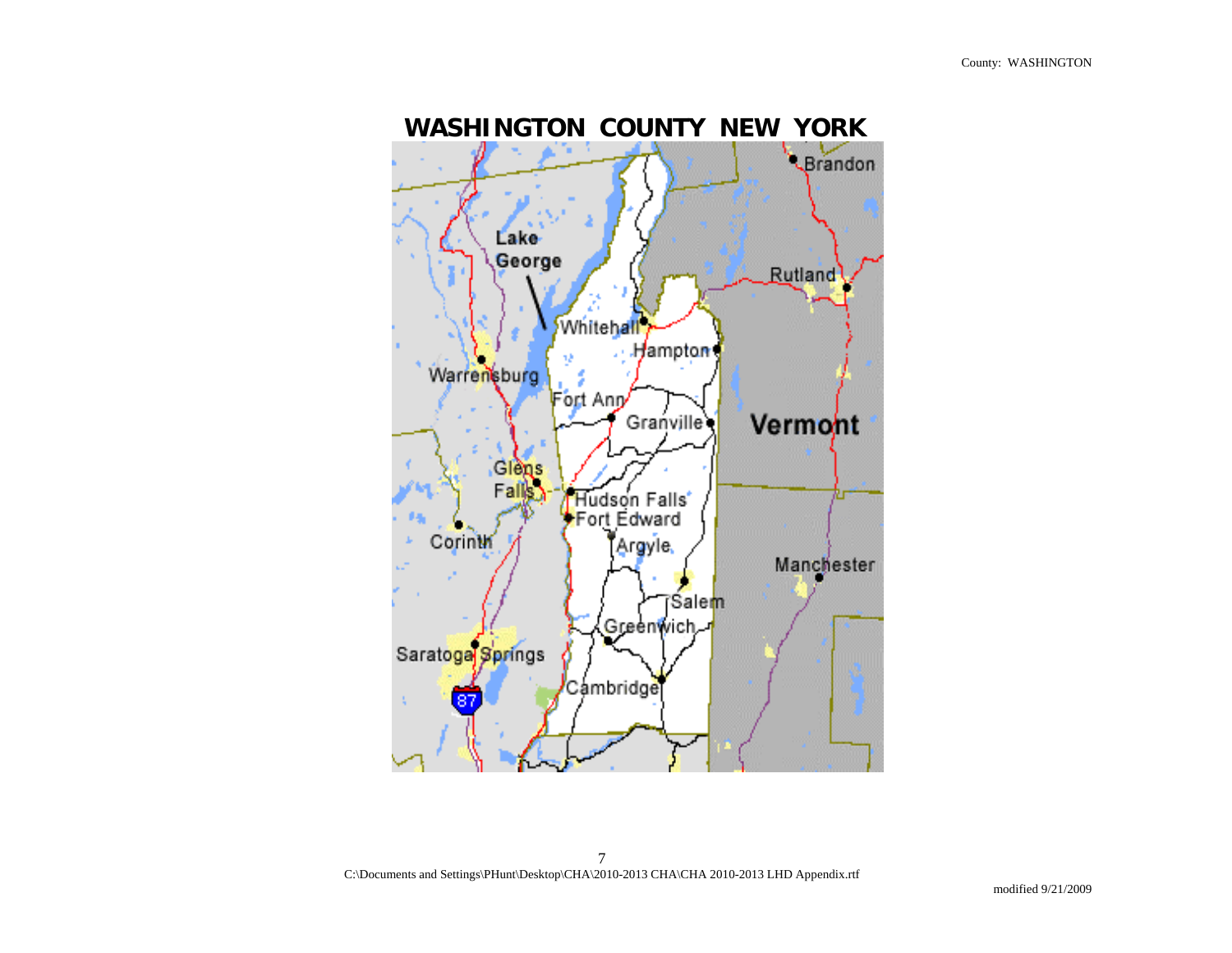As of the 2009 estimates, the population is 63,129 a 3.3% increase from the 2000 Census. There are approximately 73.1 persons per square mile as compared to the State average of 401.9 people per square mile. Fourteen point seven percent (14.7%) of the population is 65 years or older, and twenty four point six percent (24.6%) is under 18. The median age of the population is 39.3 years, up from 37.5 years in the last community health assessment.

The population is 51.5% male and 48.5% female.

|  | 2009 Population by Age |  |
|--|------------------------|--|
|  |                        |  |

| Age (years) | <b>Number</b> | <u>Percent</u> |
|-------------|---------------|----------------|
| < 5         | 3228          | 5.1            |
| $5-9$       | 3255          | 5.2            |
| $10 - 14$   | 3688          | 5.8            |
| $15 - 17$   | 2754          | 4.4            |
| 18-20       | 2616          | 4.1            |
| $21 - 24$   | 3501          | 5.5            |
| 25-34       | 8791          | 13.9           |
| $35 - 44$   | 8707          | 13.8           |
| 45-49       | 4844          | 7.7            |
| 50-54       | 4659          | 7.4            |
| 55-59       | 4094          | 6.5            |
| 60-64       | 3466          | 5.5            |
| 65-74       | 4990          | 7.9            |
| 75-84       | 3188          | 5.0            |
| $85+$       | 1348          | 2.1            |
|             | 63129         | 100%           |

### **Age and Gender**

ARHN six-county area is 41years of age, which is 4 yearsolder than the overall U.S.median age of 37. Over 27%of the area's population is within the two age categories of 25-34 and 35-44, while over(79%) are 18 or older. About11% are under age 10 and about15% are age 65 or older. The population pyramid illustrates that the ARHN area has an aging population.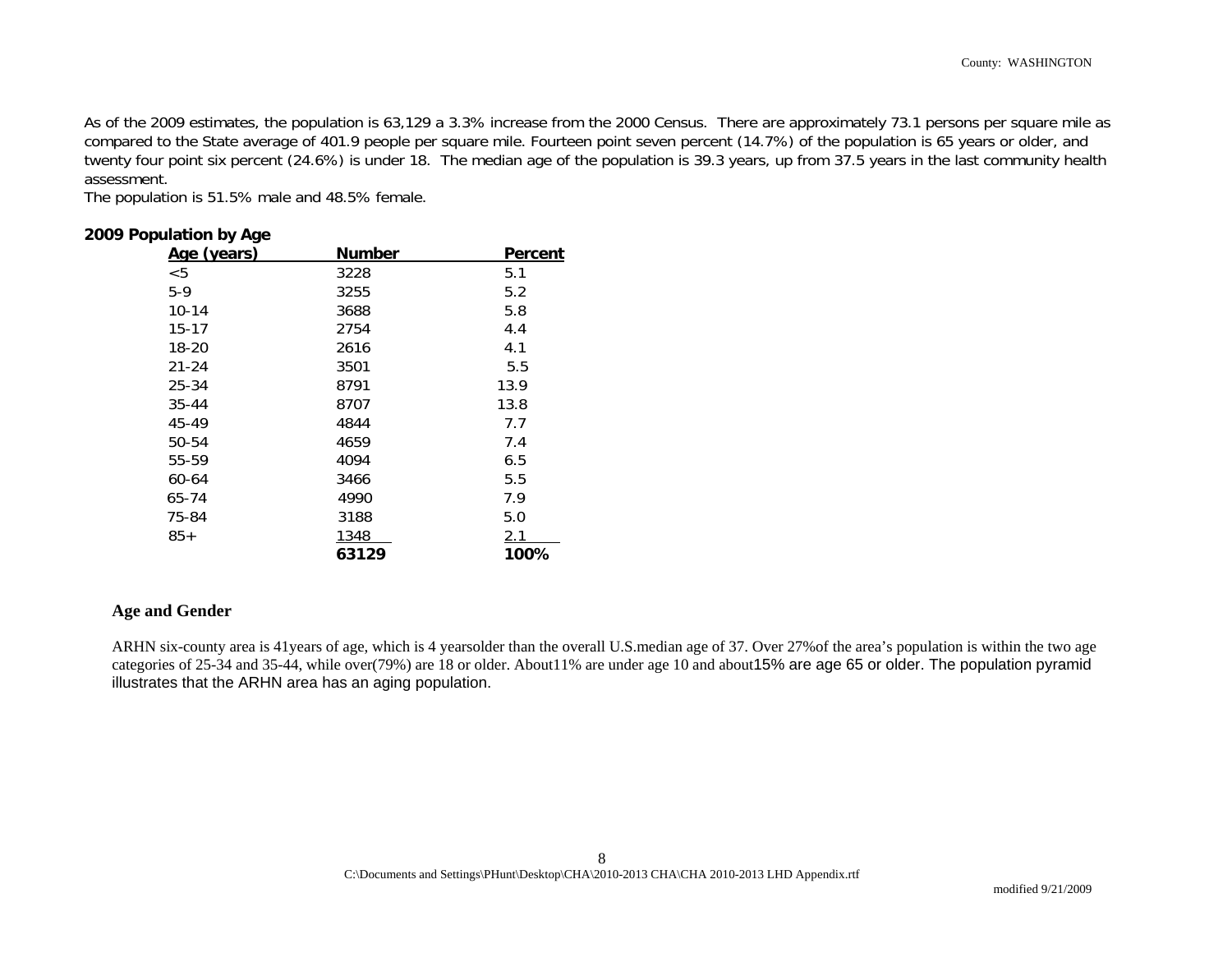

The population of Washington County is primarily white non-Hispanic. Most residents, 96.6%

Of the population speak English as their only language. 3.4% speak a language other than English. 1.4% report they speak Spanish. There has been a noted diversification of the population, primarily Latino, many of who have come in as migrant farm workers, and Asian, who staff multiple Asian restaurants. All seem to assimilate into the communities with the assistance of interpreters.

| 2000 Population by Race (2000 Census) |               |          |
|---------------------------------------|---------------|----------|
| Race                                  | <b>Number</b> | Percent  |
|                                       |               |          |
| White                                 | 59426         | 94.1     |
| Black/African American                | 2049          | 3.2      |
| American Indian/Native Alaskan        | 137           | 0.2      |
| Asian                                 | 316           | 0.5      |
| Native Hawaiian/Pacific Islander      | 20            | 0.1      |
| Hispanic or Latino                    | 1474          | 2.3      |
| Two or more races                     | 577           | 0.9      |
| Other                                 | 604           | 1.0      |
|                                       | 64603*        | $102.3*$ |
|                                       |               |          |

(\* Some individuals report more than one race)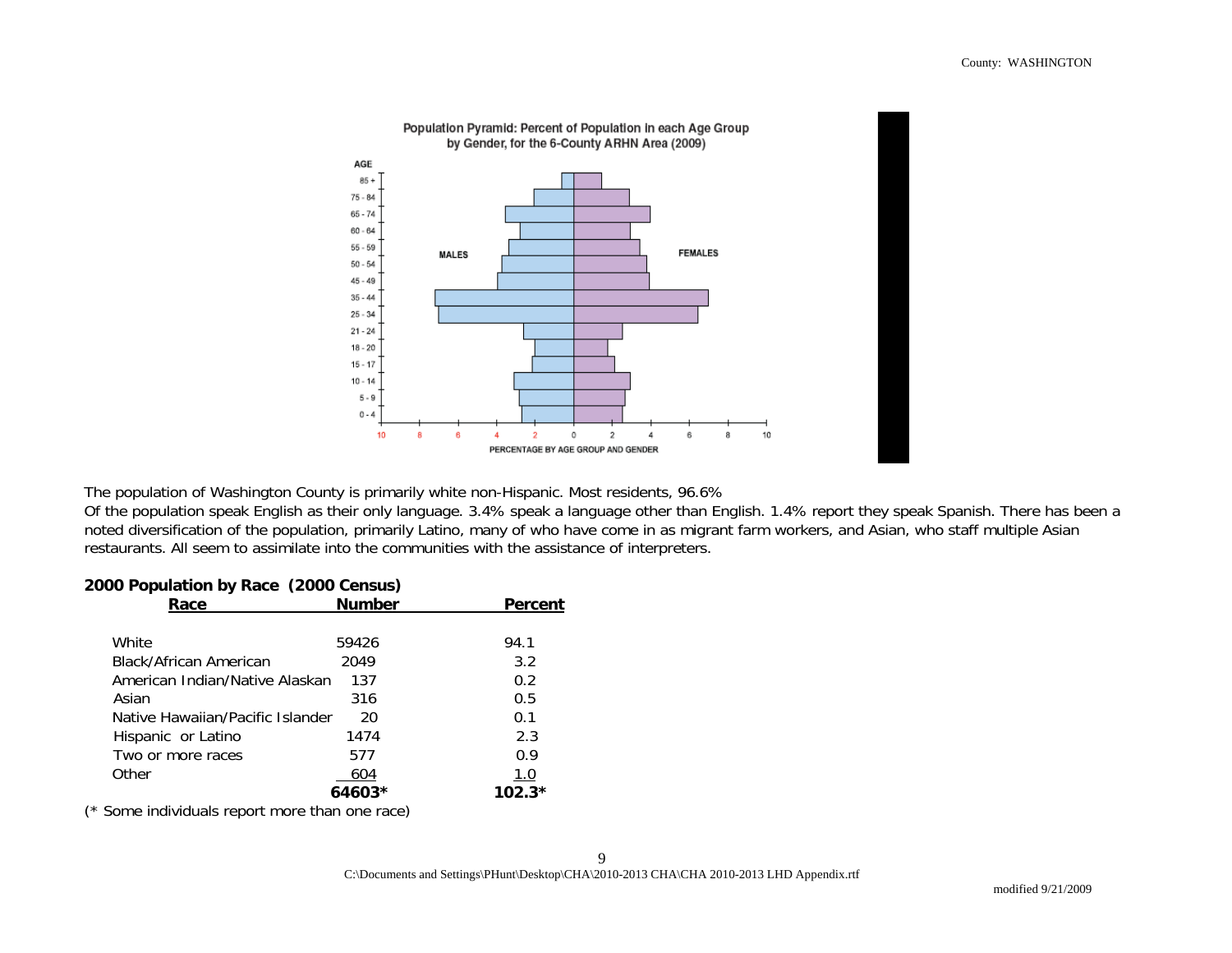## **2000 Population by Ethnicity (2000 Census)**

| <b>Ethnicity</b>       | <b>Number</b> | Percent |
|------------------------|---------------|---------|
| Hispanic or Latino     | 1474          | 2.3     |
| Non-Hispanic or Latino | 61655         |         |
|                        | 63129         | 100%    |

#### **Income and Employment**

In 2000, the US Census Bureau Quick Facts estimated there to be 22,548 households as of 2007 an average of 2.46 persons in each household. The median household income was estimated to be \$43,821. Per capita money income in was \$20,522. 11.7% of the population was below the Federal Poverty Level.

72.2% of the population was classified as private wage and salary workers, 17.9% government workers, 9.4% self-employed workers in selfowned unincorporated businesses, and 0.5% were classified as unpaid farm workers. The unemployment rate for 2002 was 4.8%, an increase from the 2001 rate of 3.9% and 2000's rate of 4%. The unemployment rate has increased gradually over the last three years. In 2008, the ARHN six-county average unemployment rate was 6% as compared to 5.4% for the state and 5.8% for the United States. There was an annual increase of 1 to 2% from 2007 to 2008 for each of the counties, as there was nationally. New York State had a slightly lower increase in unemployment of .9% for the same period. The increase in unemployment in the ARHN region from January 2008 to January 2009 indicates how much more severe the increase in unemployment will be for 2009 as a whole. In general, the June 2009 unemployment rate of 7.7% in the ARHN counties was lower than those at the State (8.6%) or national (9.7%) levels. One exception was Fulton County where the unemployment rate was 1% higher than the State rate. The somewhat lower June unemployment rates in the ARHN area reflect, in part, the importance of the area's seasonal construction, hospitality, and service industries.

#### **Housing**

In 2007, there were 28,124 housing units in the county. The home ownership rate was 62.2%. This was well above the NYS home ownership rate of 53%. 2597 units or 9.7% of the 27,082 units were reported as seasonal, recreational, or occasional use. Renter occupied units equaled 6357 or 26.7%, with a median rent of \$1509/month. The median value of the owner occupied units was \$116,400 (2007). 22.7% of the homes are valued at greater than \$100,000. Much of the housing stock in Washington County, 41.4% is pre-1939. Only 1.3% of the structures have been built since 1999.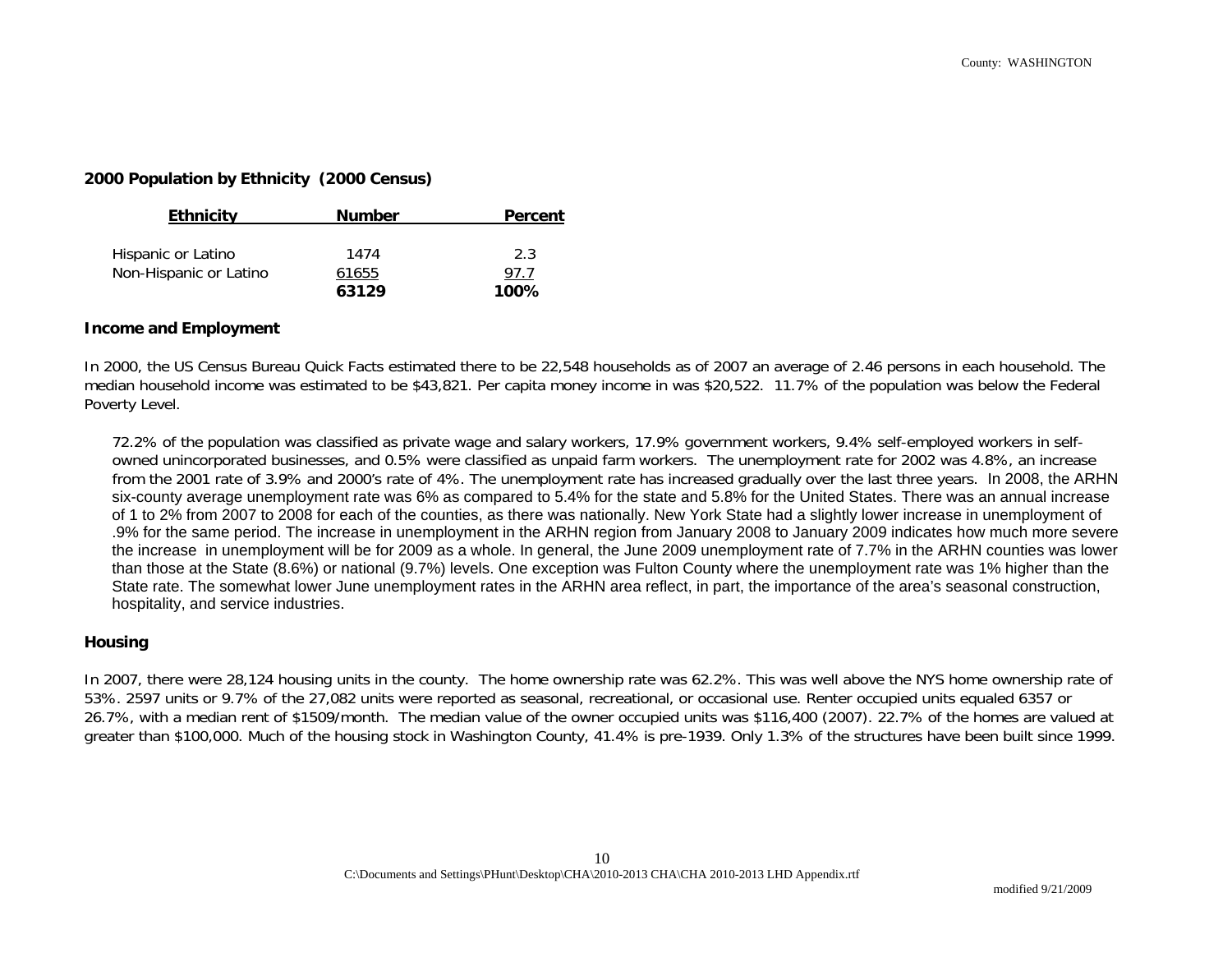## **Agriculture**

In 2003 there were 880 farms in Washington County, which was an decrease of 1% compared to 887 farms in 2002. (NASS Fact Finders for Agriculture 2003 Census of Agricultural County Profiles).

- The average size farm is 234 acres in 2003, up from 232 acres in 2002.
- The market value of production, average per farm, was \$92,413 in 2002, up 4% from \$88,683 in 1997.
- Market value of production was \$82,000,000 in 2009, \$81,970,000 in 2002, \$77,598,000 in 1997, showing an increase of less than one percent.
- Crop sales accounted for \$11,866,000 of the total value in 2002.
- Livestock sales accounted for \$70,104,000 of the total value in 2002.
- 63.4% of farmland is characterized as cropland, 22.8% as woodland, 6.9% as pasture and 6.9% has other uses.
- Farm operator characteristics are as follows: 547 report primary occupation as farming, males outnumber females 724-163, and the average age of the operator is 53.4 years.
- Median household income per the Department of Commerce in 1999 was \$37,668.

### **Poverty**

In 2007, 8.1% of families and 12% of individuals were considered living in poverty. In 2005, 17.6% of families in poverty had children less than 18 compared to only 5% of those greater than 65 years of age. According to 2008 KWIC data and the Regional Community Health Assessment, Washington County had:

- 15.7% of Washington County children living below the poverty level vs. a regional rate of 10.5%
- 13.1% of Washington County children/youth receive food stamps vs. the upstate rate of 11.9%.
- 37.3% of Washington County children receive a free or reduced price school lunch vs. 32.3% upstate.
- 2.5% of Washington County children receive Public Assistance vs. 3.7% upstate.
- 1.7% of children receive SSI vs. 1.3% regionally
- 8% of all families and 25% of families with a female household head and no husband had incomes below poverty.

### **Education**

In 2000, 40.2% of the population were high school graduates with 14.9% of the population having no diploma or less than a ninth grade education. There were 14,653 children three years and older enrolled in school. 5.7% of the population have graduate or professional degrees. The drop out rate in 2000 was 3.0 for every 100 students. This is above the Regional Community Health Assessment regional rate of 2%. 2000 data shows that 16.6% of residents over the age of 25 have some college background.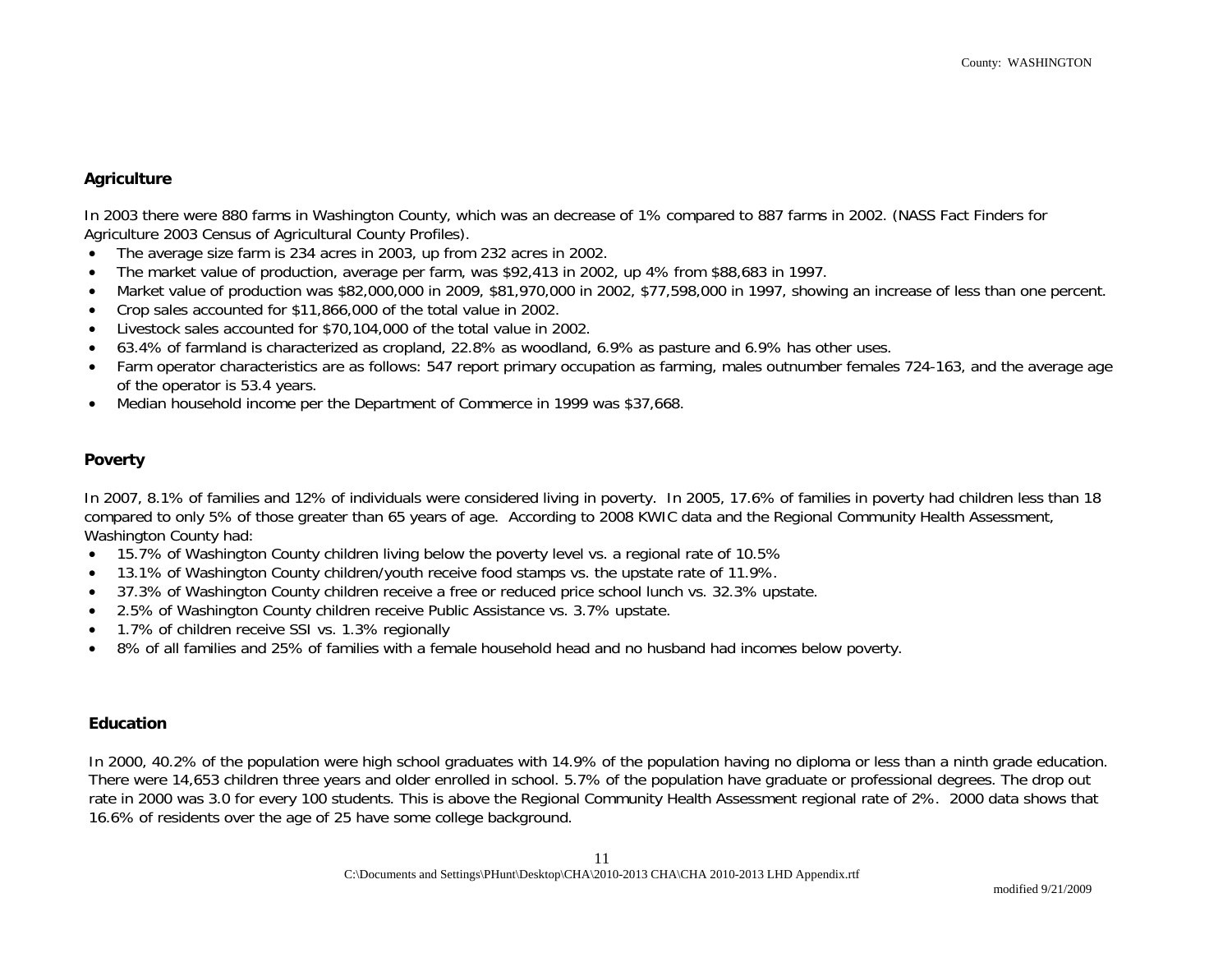EDUCATION: From 2005-2007, 86 percent of people 25 years and over had at least graduated from high school and 18 percent had a bachelor's degree or higher. Fourteen percent were dropouts; they were not enrolled in school and had not graduated from high school.

The total school enrollment in Washington County was 14,000 from 2005-2007. Nursery school and kindergarten enrollment was 1,400 and elementary or high school enrollment was 10,000 children. College or graduate school enrollment was 2,700.



#### **The Educational Attainment of People in Washington County, New York in 2005-2007**

**Percent of people 25 years and over** 

Source: American Community Survey, 2005-2007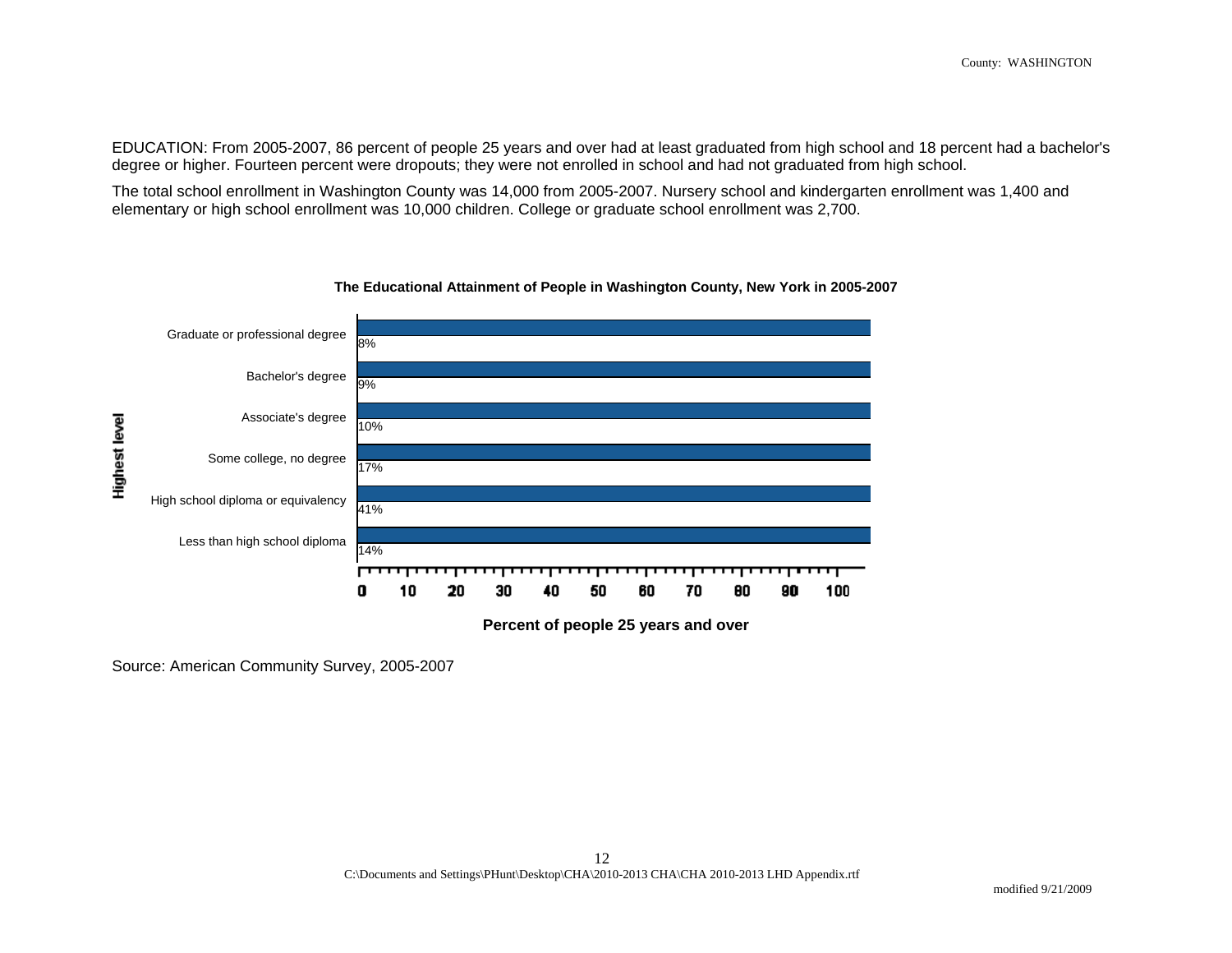Washington County is not home to a college or university. Adirondack Community College in Queensbury, Warren County is partially funded by Washington County taxes, and provides Associate Degree and Certificate programs to residents. There are also cooperative agreements with SUNY Plattsburgh to offer Bachelor and Master level degrees through the use of adjunct faculty, videoconferencing and teleconferencing equipment. For those who have technology available to them and can afford it, there are increasing opportunities for attaining higher degrees through Internet online courses offered by a variety of academic institutions.

#### **Transportation**

This continues to be a major concern for many living in Washington County and a cross cutting concern across the focus groups held this assessment period. Transportation was identified as a integral component to health in the community. The theme of transportation received high priority in ideas for improving the health of the community. Improving transportation was one of the top ten themes and items affecting health noted across all focus groups. Lack of transportation impacts an individuals ability to access health care and early screening and detection services. With almost a 1,000 miles of roadway, conventional transit systems are not possible. Public transportation is available in the Hudson Falls/Fort Edward area, but no where else in the county. Private vehicles are the primary source of transportation. In rural areas there are increasing opportunities to receive care by walking to needed services with the recent evolution of Health Centers in six of the major towns. However, 12 other townships require transportation for any healthcare. The lack of transportation cannot be overemphasized. 7.7% of respondents reported delays getting needed care secondary to lack of transportation. 4.2% report a lack of transportation to get prescription medications at the pharmacy. There have been small, though valiant, attempts at transportation. One town has a community (ecumenical and service groups) supported van to run seniors about town for errands or appointments. Eligible persons may obtain transportation through the Department of Social Services, but this is a lengthy process and often times up to two weeks notice must be given. The Office for the Aging also have drivers for those in Senior Citizens, but often times the same waiting period applies.

#### **Media**

Washington County has limited media outlets in the County. The Glens Falls Post Star is the major newspaper in the area, however there is better reception to information put in the small town papers and weeklys. People will read the local news, PSAs are particularly effective in these papers. Local radio stations in Glens Falls will run information of interest and contact for periodic interview and sound bites for County issues. A small radio station just over the board in Vermont is particularly helpful in getting out messages. It has a large local following and many Public Health program staff have been guest on the "Coffee Break Show" to provide education or promote programs.

It is difficult to get prevention and health messages in on a routine basis barring a crisis or timely outbreak. The LHD does budget for paid advertising for this purpose.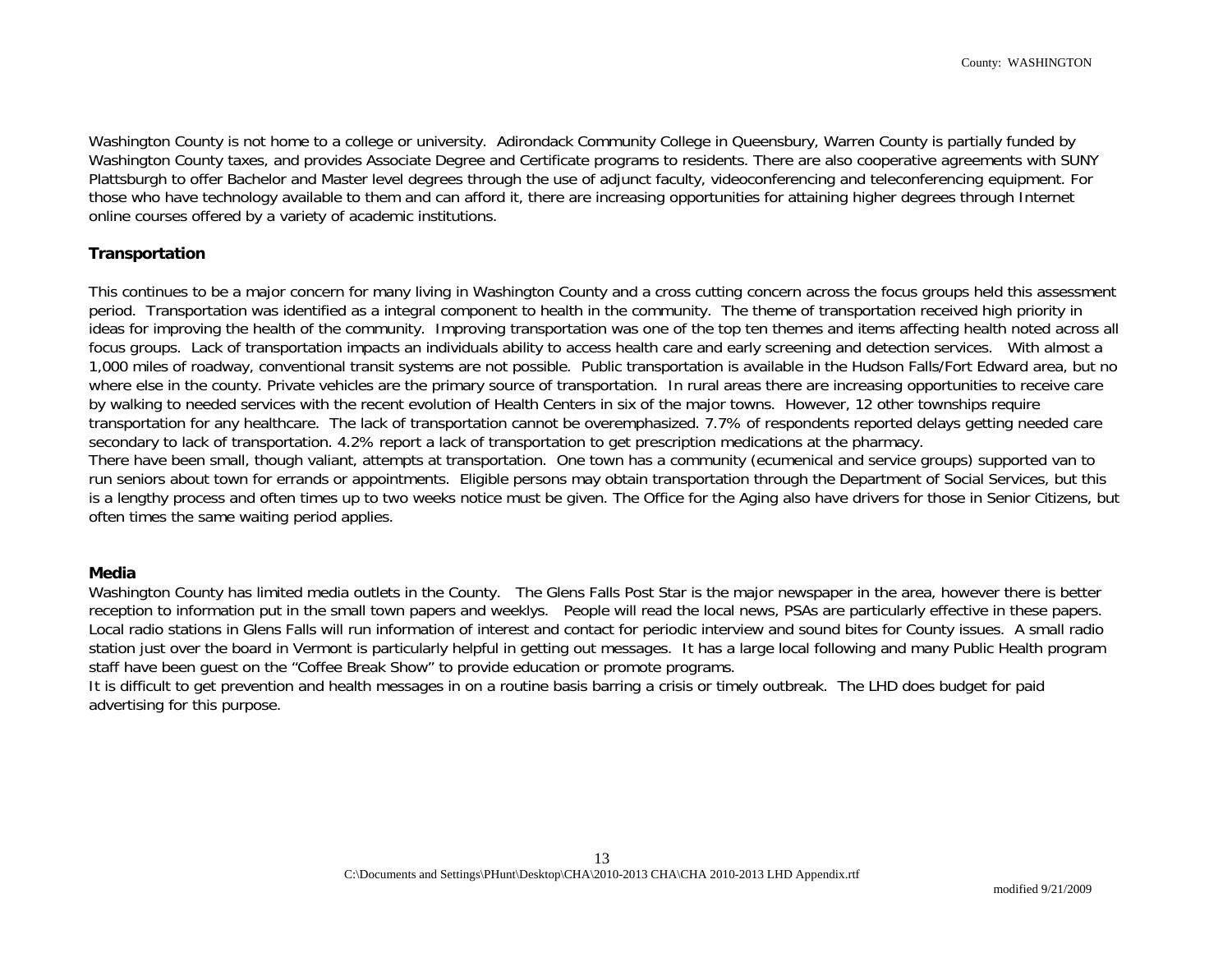# **Optional Service Areas**

#### **Home Health ServicesCertified Home Health Agency (CHHA)**

Cardiovascular disease, COPD, CHF and Diabetes Mellitus are consistently the most frequent diagnosis of agency patients. Washington County Public Health Nursing Service is the only Certified Home Health Agency in Washington County. The agency provides comprehensive and coordinated skilled nursing, therapy, social work, nutrition, home health aide and personal care aide services to eligible clients. In 2008 1509, total patients served over 15,364 skilled nursing home visits, 8399 physical therapy visits, 83 speech therapy visits, 1176 occupational therapy visits, 251 medical social worker visits, and 7 nutrition visits. The agency continues to grow and change to efficiently and cost -effectively meet the needs of the county residents, as people are in our communities with greater needs. Washington County Public Health Certified Home Health Agency works routinely with LDSS, Office of the Aging, and community services agencies mutually serving clients. Washington County enjoys a close working relationship with our in-house Hospice Program.

### **Long Term Home Health Care Program (LTHHCP)**

The LTHHCP is a division of the Washington County Certified Home Health Agency. This program is now 23 years old and provides vital services to individuals wishing to remain at home. This program is a creative, cost effective array of services provided to patients in their own homes as an alternative to nursing home placement. It allows community residents an option in planning their needed end of life care, allowing them to stay in their own homes as long as possible. 64 patients were served in 2008, covered by 1519 skilled nursing home visits, 856 physical therapy visits, 158 occupational therapy visits, 507 medical social worker visits, 380 nutrition visits, 301 respiratory therapy visits, 4953 home delivered meals, 3878 personal care aide visits, and 1174 social day care visits.

#### **Hospice**

This unit provides coordinated, compassionate and cost effective care providing care and support at the end of life. In 2008 191 patients were served by 1984 skilled nursing home visits, 22 physical therapy visits, 376 medical social worker visits, and 1450 home health aide visits. A vital piece of care is the Spiritual Care provided to patients and families. 394 visits were made in 2008.

Together these programs serve the needs of the communities addressing chronic, acute and terminal illness in those the county serves.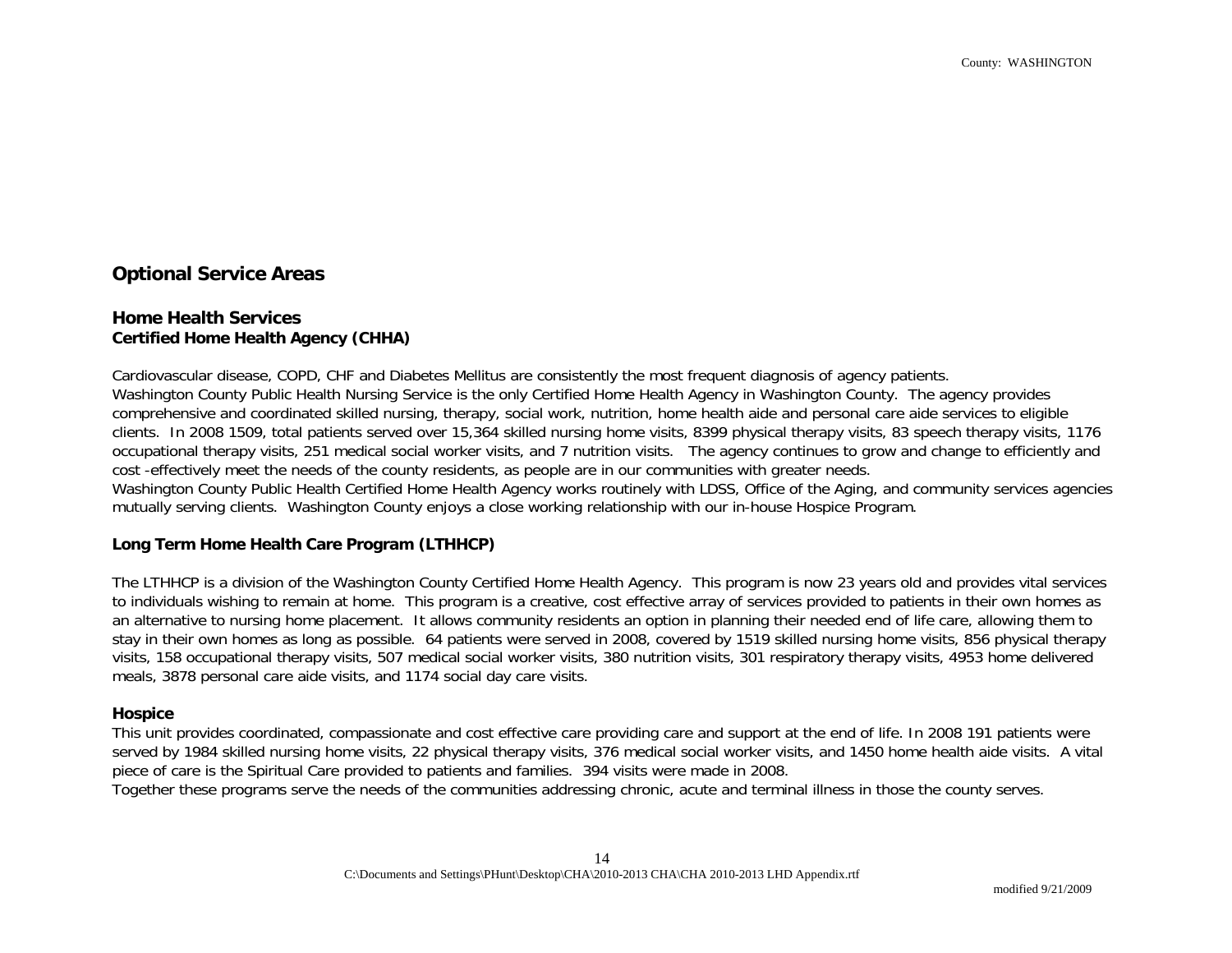## **Emergency Medical Services**

The Emergency Medical Services Coordinator is a ¼ position with a very limited budget. All but two rescue squads are completely voluntary. The EMS Coordinator is directly involved in all BT/Disaster Preparedness meetings, table- top drills and full drills. One of our BT/Infection Control Coordinators attends the bi-monthly administrative squad meetings to share concerns and plans. The Public Health Director and EMS Coordinator meet and/or consult monthly to discuss BT and Preparedness issues, EMS education (also coordinated with ARHN), and other issues

# **Access to Care—General Discussion of Health Resources**

Health Indicators and Statistics—38% of births in Washington County during the period of 2000-2002 were self-pay or Medicaid. This is above the Regional total of 29% but less than the State rate of 41.3%.

According to the Regional Community Health Assessment, 14.8% of individuals indicated they could not see a doctor due to cost and 4% of children less than 18 years of age are still uninsured.

According to the Regional Community Health Assessment Survey, 87% of respondents report they have health insurance. Of those, 61.2% have coverage from their employer and 79.6% pay a portion of their premium. 6.6% of residents have Medicaid, 13.6% have Medicare, 0.4% Child Health Plus, and 3.9% Family health Plus. The main reason residents report not having coverage is that they can't afford the premium . The main reason respondents delayed care was due to lack of insurance or out of pocket expense (42.3%). 82.9% report utilizing community health centers, clinics or physicians when seeking medical attention.

Glens Falls Hospital is the largest hospital in the local area to deliver acute care. This is a 400 bed facility (licensed for 400 and staffed for 233) in Glens Falls, Warren County. Mary McClellan Hospital, which had serviced the southern portion of the county closed in early 2000, and the gaps have been filled in part by a series of Health Centers in the towns affected, owned and operated by Glens Falls Hospital. Tertiary care hospitals are available in Burlington, VT. and Albany, NY. Rutland andBennington, VT. Also have acute care hospitalization utilized by Washington County residents. Health Centers are available in 5 of the townships in the county, roughly 40%. They provide acute and preventive care for adults and children. There continues to be a small number of private providers in the area. There are two pediatric practices in the county, one in Hudson Falls and one in Cambridge. The health centers provide preventive care in addition to some specialty services such as podiatry, nutrition, and orthopedics. All centers provide services to Medicaid and the uninsured. Independent private practices tend to limit their number of Medicaid patients and, with few exceptions, generally do not provide care to the uninsured. According to the Regional Community Health Assessment, 12% of the respondents report having no insurance at all. 91% of respondents report having a 'family' doctor and 76% report seeing that 'family' doctor within the last year. When sick, 83% report that they use a MD office, clinic, or health center vs. only 6% that utilize the Emergency Room. Of those who do not have a Medical Home, 44% report they do not need one and 15% report they cannot afford one.

Migrant farm workers have had a cultural and language barrier that have impeded access to care. Some of the issues have been solved with translators and use of the Health Living Partnership to provide check-ups for females. WIC and WCPH both plan to have on-site clinics at one of the farms to provide nutrition, health education, parenting sessions as needed. Immunization status will also be addressed.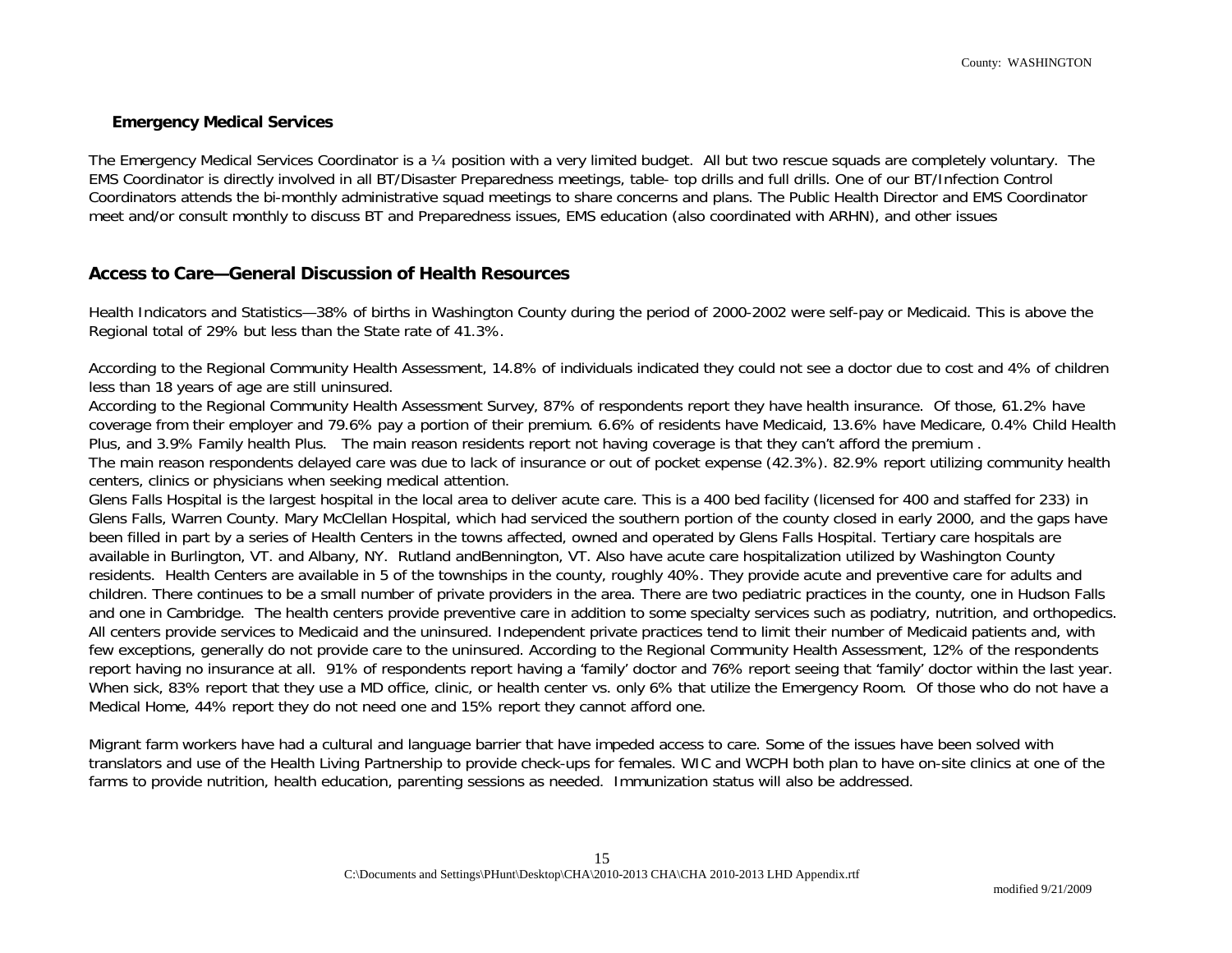# **Section Two--Local Health Unit Capacity Profile**

The rural nature of Washington County contributes to the uniqueness. Commitment to prevention is the hallmark of this agency's mission. Preventive services cover a broad array of programs and services that don't "fit" anywhere else. The services cover not only mothers, babies and children, but also communicable disease follow-up, rabies management, control and investigation, tracking sentinels of the West Nile Virus, preparing for caring for the public in the event of a natural disaster or from bioterrorism, weapons of mass destruction, or chemical spills or chemical warfare.

Washington County Public Health Nursing Service offices are centrally located in Hudson Falls. This allows ready access to outlying areas. Space at the Annex is at a premium.

In 2009 the Agency "out-posted" Public Health Nurses in the town of Salem, for increased efficiency and increased access to patients. This process is planned to be replicated in the North. Current technology such as cell phones and a computerized medical record along with electronic scheduling made this possible.

Washington County Public Health Nursing Services has three major divisions, the Maternal Child Health/Preventive section: Family Health, Disease Control, Health Education, Newborn/Postpartum, Pediatric Follow-up, Bioterrorism/Infection Control and the Early Intervention Program, as well as Community Health Assessment. The Certified Home Health Agency/Long Term Home Health Care Program is the second component and has the largest staff and resources available. The third component is the Hospice & Palliative Care section. Due to the configuration of the agency, resources are able to be shared and care provided to the community throughout the life span. The agency staff are flexible and frequently wear many hats. All staff, including administration, provides hands on care and support as needed during times of heavy utilization of services (i.e. Flu clinics) and when there are periodic staff shortages due to illness or unforeseen absences.

The Public Health section has a full time Director of Public Health, who is also the Director of Patient Services for the Certified Home Health Agency and the Long Term Home Health Care Program and Hospice. She is responsible for the overall functioning of the entire agency, including bioterrorism/ disaster preparedness, all services and programs, and their respective budgets. A full time Assistant Director provides administrative assistance and direct supervision clinic and clerical staff. There is one full time Supervising Public Health Nurse and four full time Registered Nurses, two full time Bioterrorism Coordinators/Infection Control Nurses, four full time Early Intervention Program staff - one Coordinator, two Early Intervention Official/Designee/Services Coordinator, and one full time Bookkeeper. An agency Fiscal Officer oversees preparation and monitors all agency budgets, State Aid application and fiscal submission, all grants and all program billing to private insurance, Medicare and Medicaid.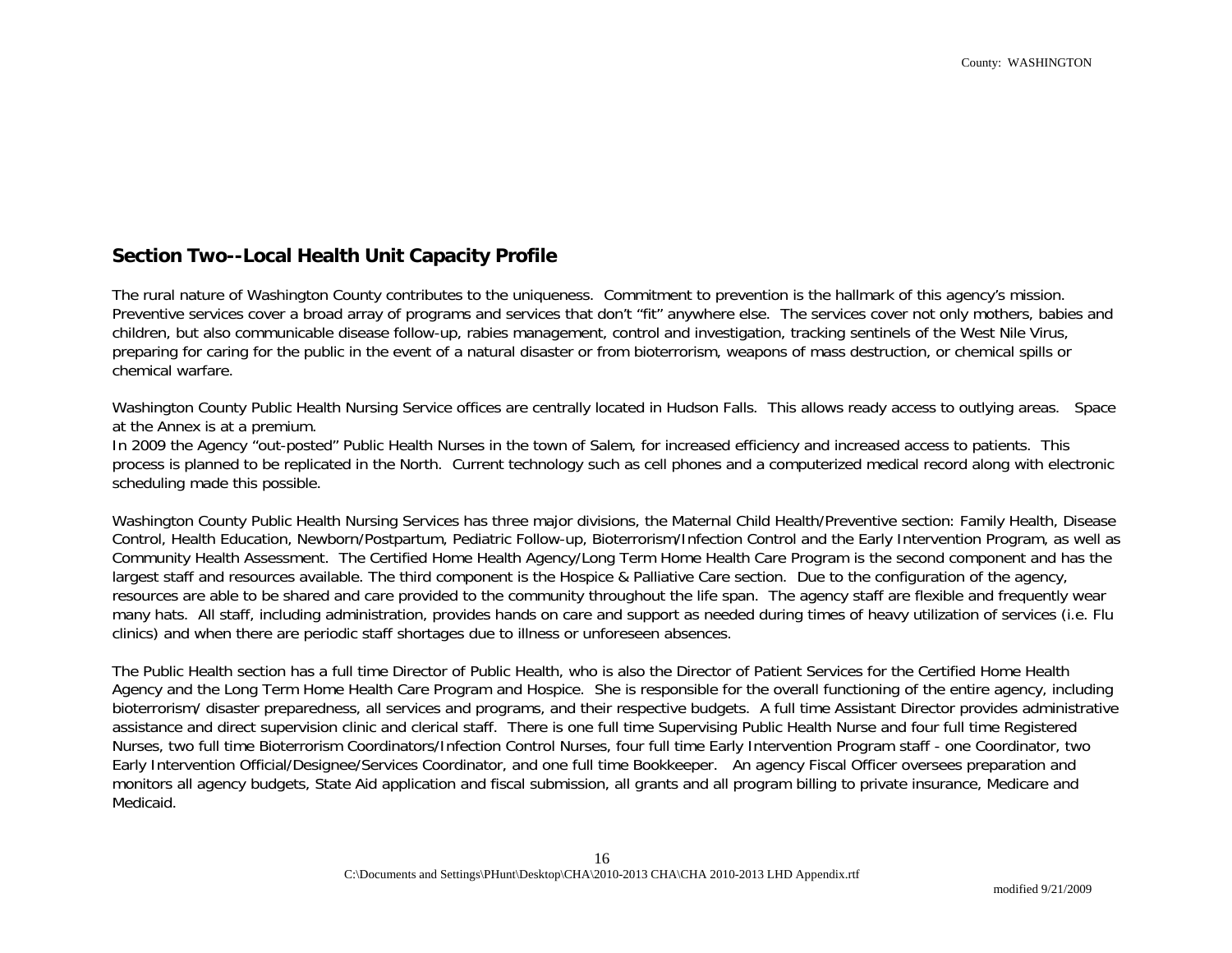The Certified Home Health Agency and the Long Term Home Health Care Program share the Assistant Director who oversees all aspects of the programs. There are 5 Supervising Nurses, 2 Quality Assurance level nursing staff, 29 nursing staff - including 3 LPN's - full time and per diem, 2 full time physical therapists, 3 On-call Nurses who cover agency needs after hours and on weekends. The Hospice program has Patient Care Coordinator who provides direct supervision to staff, one full time LPN, 3 full time Registered Nurses, 1 full time Spiritual Care Coordinator, 1 full time Volunteer Coordinator, 1 per diem Registered Nurse, and 1 full time Medical Social Worker.

Seventeen full time business staff including Administrative Secretaries, secretary-typists, IT support staff and several senior account clerks provide support for the agency. All units are supported by qualified office and business staff with computer support and additional input and support from various departments of the Washington County government.

Through networking and collaboration with the 24 agencies and the Adirondack Rural Health Network, we were able to to complete a comprehensive regional and local community health assessment.

#### **Other**

Geography and the unavailability of certain services in Washington County present a problem. Most shopping and eating are done outside the county, as there are few opportunities to have the selection available in neighboring counties and states. Some towns do not have a grocery store, although most have the service of at least one convenience store for gas and food essentials. However, there is a higher cost associated. Transportation is a major issue regarding employment and service access. Many do not have a car or only one car shared between people. This limits employment opportunities as most people commute to work. 78% drive alone, while 13% report car-pooling. Mean travel time to work is 25.6 minutes.

Schools and school related activities are a focal point in our rural communities. Sports and academic excellence are strongly encouraged. Community service has become part of the required curriculums. Cornell Cooperative Extension and its 4H component stress a healthy and active lifestyle. Agricultural communities have clean air and good water quality. The no smoking law has been successful with two exceptions for local businesses that both built separate smoking rooms.

\*\*\*\* For additional data and analysis please refer to the regional CHA "Building a Health Community". Washington County data delineated and discussed by topic area.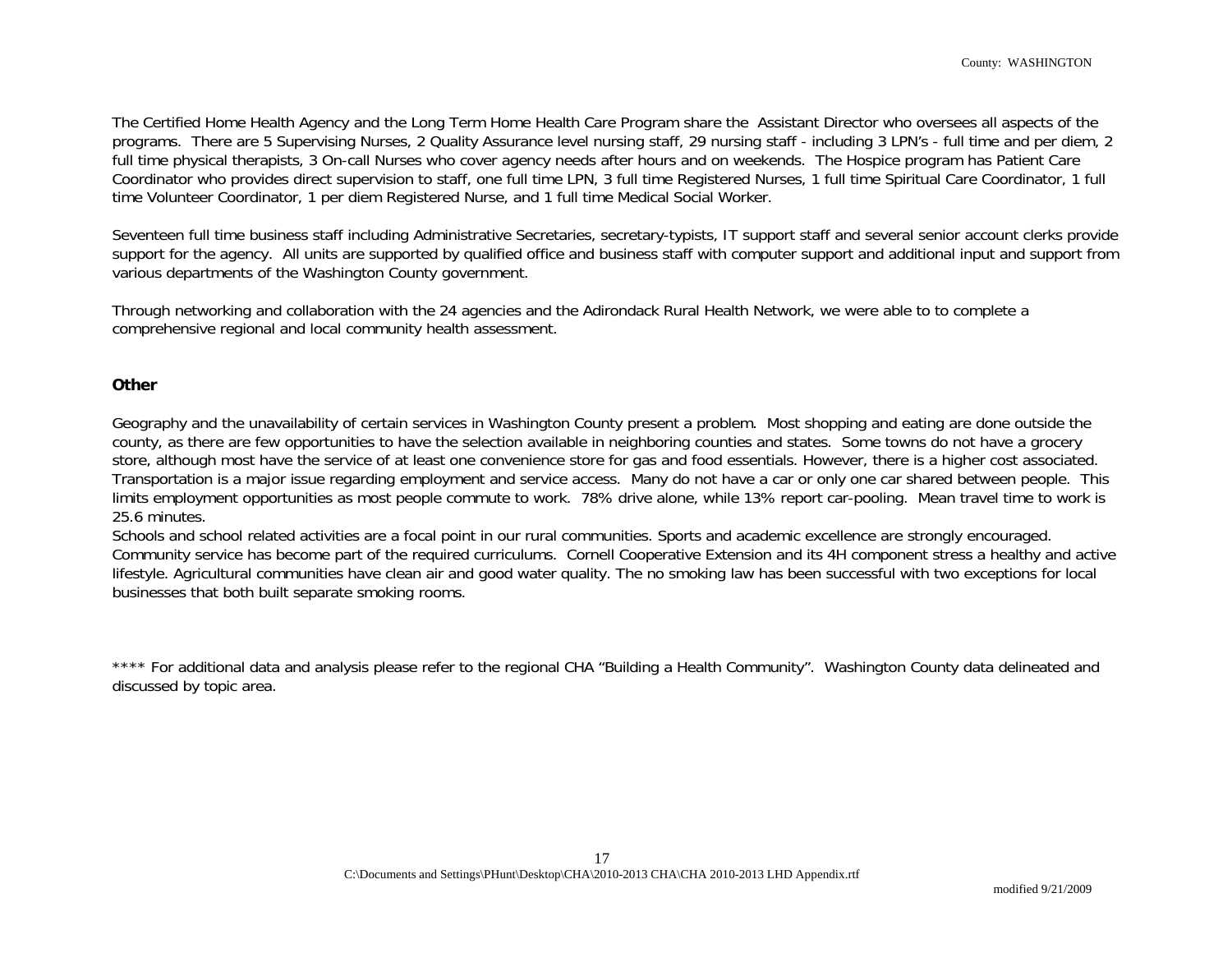County: WASHINGTON